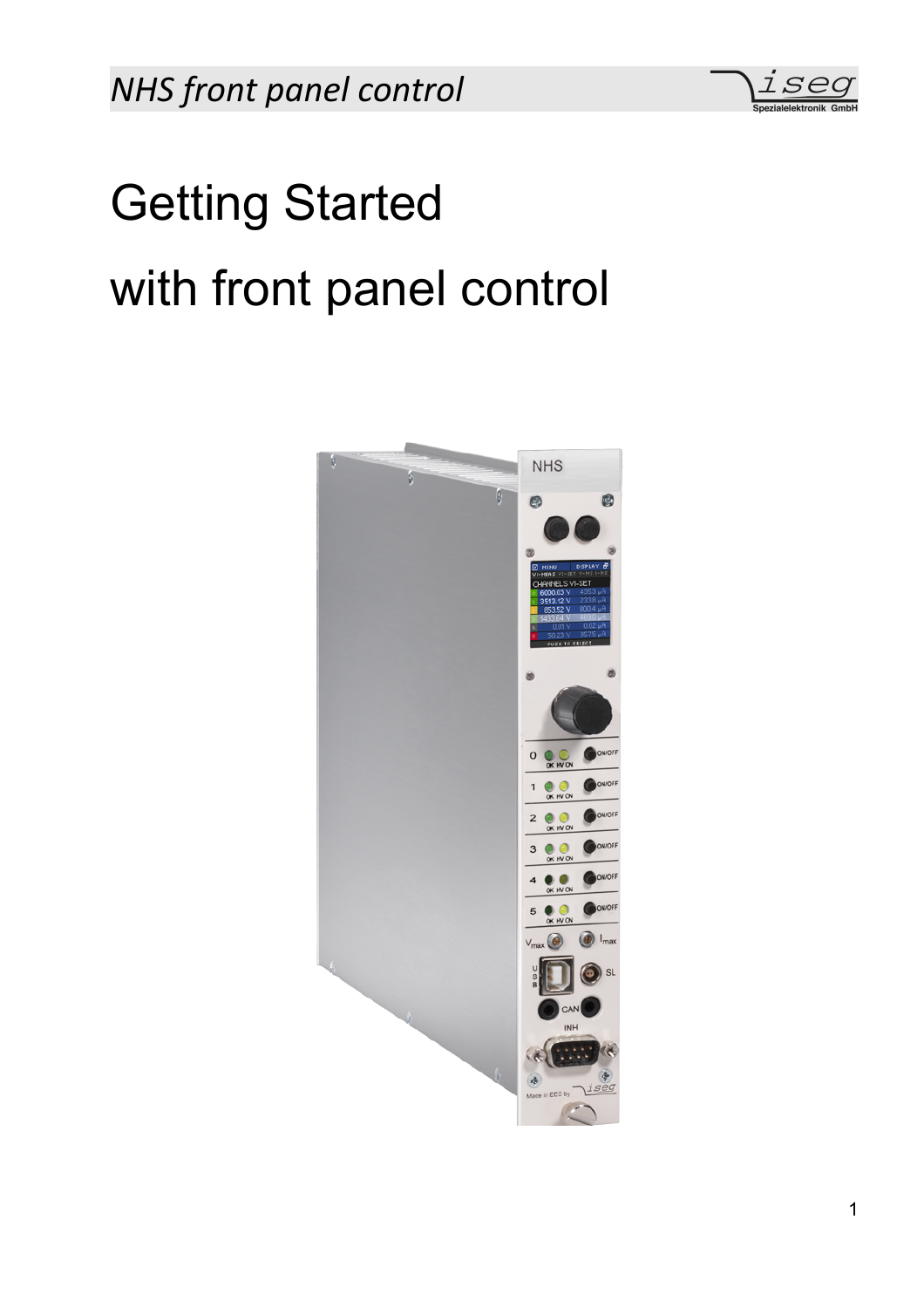# *NHS front panel control*

This page was intentionally left blank.

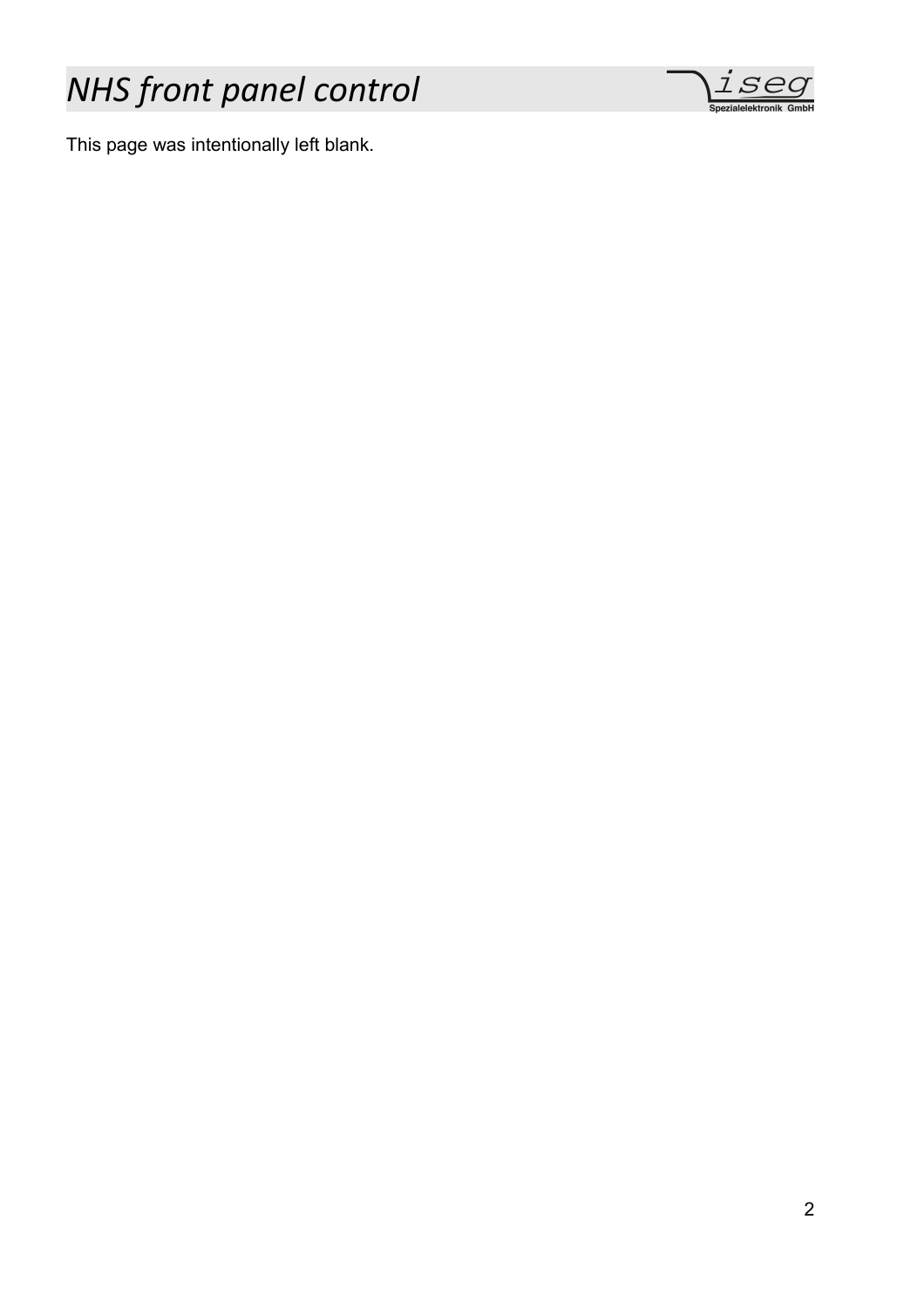

# **1 Front Panel Overview**



Context sensitive **buttons left and right** for navigation inside the menus (see chapter 2)

**Display** shows monitor and control values (see chapter 2)

**Rotary encoder** with push button to navigate in menu and set values (see chapter 2)

**On/Off switches** to turn the corresponding channel on or off LED "HV ON" signals a measured output voltage at the corresponding channel

LED "OK" signals condition of the corresponding channel (see chapter 3)

**Hardware limit** set screws  $V_{\text{max}}$  and  $I_{\text{max}}$  to set the maximum output voltage or current relatively to their nominal values

**USB** (see chapter 4) and S**afety Loop** connector (see chapter 5)

**CAN** connectors (see chapter 4)

**Single channel Inhibit** connector (see chapter 5)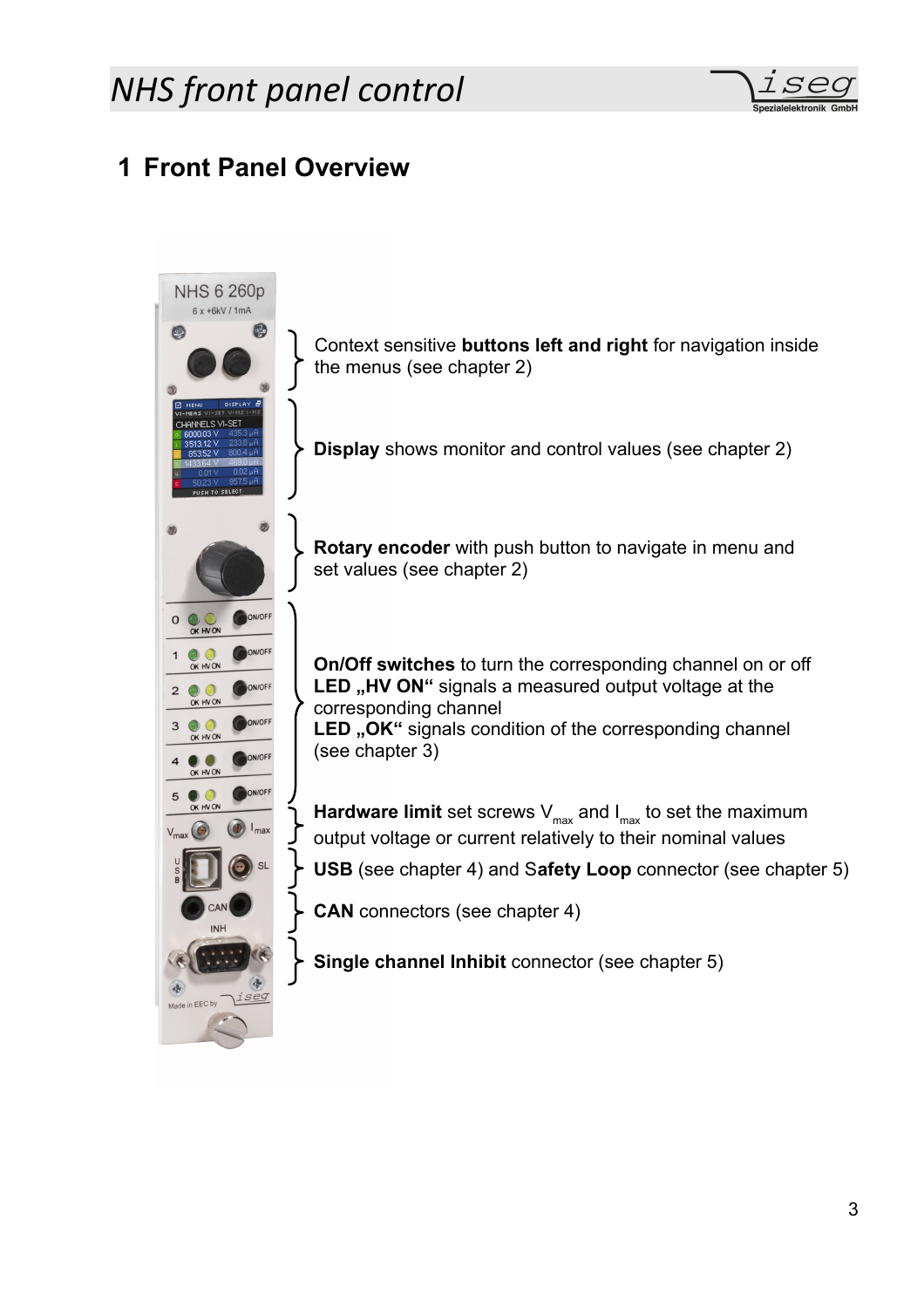# *NHS front panel control*

# **2 Local Operation**

main menu

#### **2.1 Main Screen (Channel List)**

After start up of the NHS the display will show a Main screen similar to the following image which consists of 5 elements:

1000.03 V .464 uA 428 цĤ 80.230 ПЧ uĤ **3** Channel numbers **4** Channel list and and running states rotary encoder function $0.02\;$ µA 999.97 V uÊ T O SEL **5** Rotary encoder button function

#### **1. Left function button: main menu**

Shows the function of the left button. If the user pushes the left button in Main screen, the display will show the Menu screen.

#### **2. Right function button: display mode**

If the user pushes the right button in Main screen, the Main screen will switch to the next display mode, which is shown directly above the channel list.

Following display modes are available:

- **1.** VI-MEAS  $\rightarrow$  voltage and current measured values
- **2.** VI-SET  $\rightarrow$  voltage and current set values
- **3.** V-MS  $\rightarrow$  voltage measured and set values
- **4.** I-MS → current measured and set values



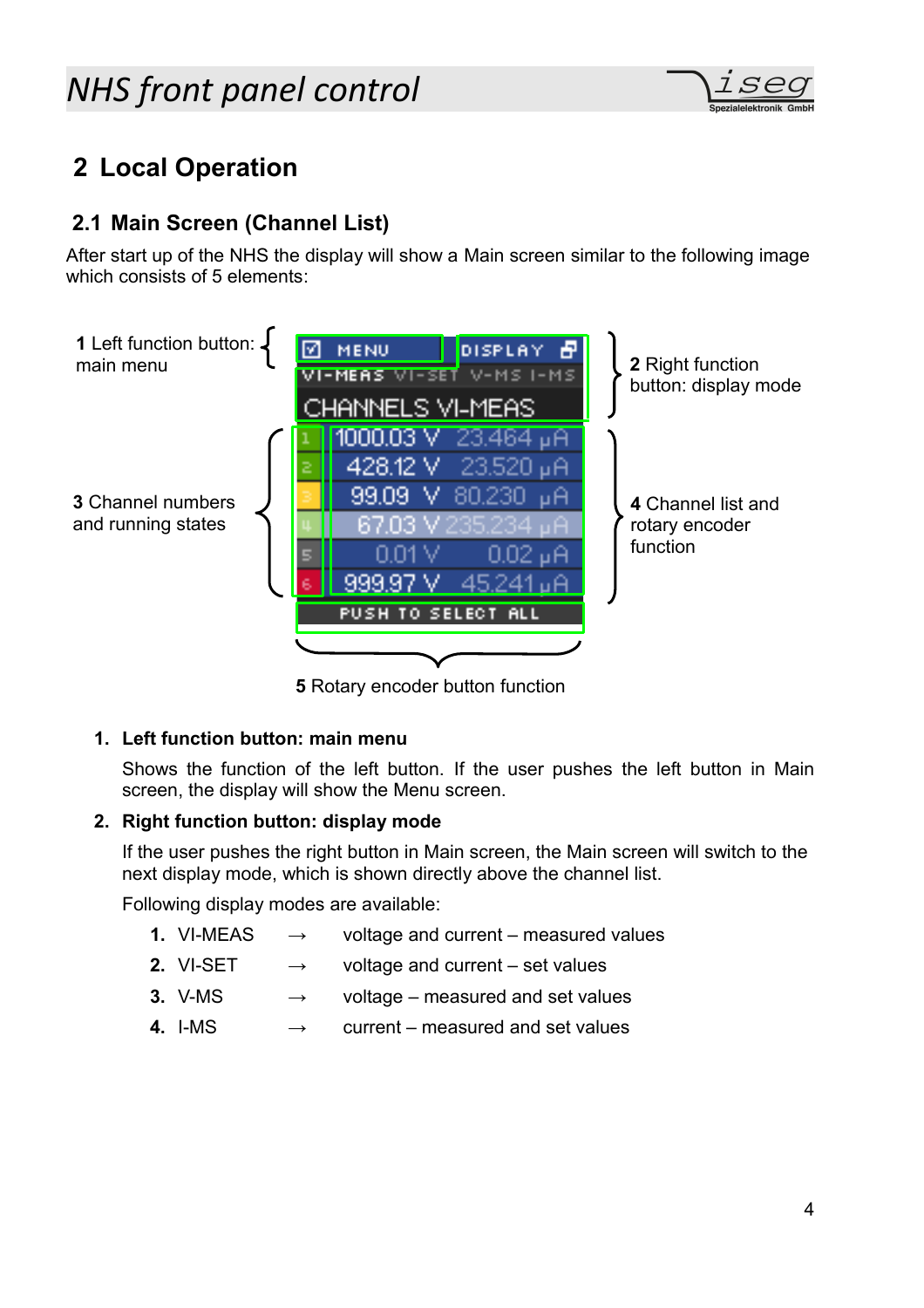

#### **3. Channel numbers and running states**

This is part of the channel list (4) and shows the corresponding channel number. The background colour signals the running state of each channel. The background colours means the following:

*Black – the channel is switched off*

*Green – the channel is switched on*

*Yellow – the channel is switched on but no regulation (CV, CC) is active* 

*Orange – the channel is switched on but has unmasked error event(s)*

*Red – the channel has at least one masked error event*

#### **4. Rotary encoder button function**

If the user presses the button of the rotary encoder, the menu will switch to the channel menu of the marked channel.

#### **5. Channel list and rotary encoder function**

The channel list shows - dependent on the display mode - measure and/or set values of voltage and current for each channel.

In display mode *VI-MEAS* the following can be seen:

- **E** If a channel is switched off, the values of  $V_{meas}$  and  $I_{meas}$  are grey.
- **EXET** If a channel is in constant voltage regulation,  $V_{meas}$  value is white and  $I_{meas}$ value is grey
- **EXECT** If a channel is in constant current regulation,  $V_{meas}$  value is grey and  $I_{meas}$ value is white

The channel row which is slightly brighter (in image channel 4) is the marked channel by the rotary encoder. Turning the rotary encoder counter-clockwise will mark the channel above the current channel and turning clockwise will mark the channel below the current channel.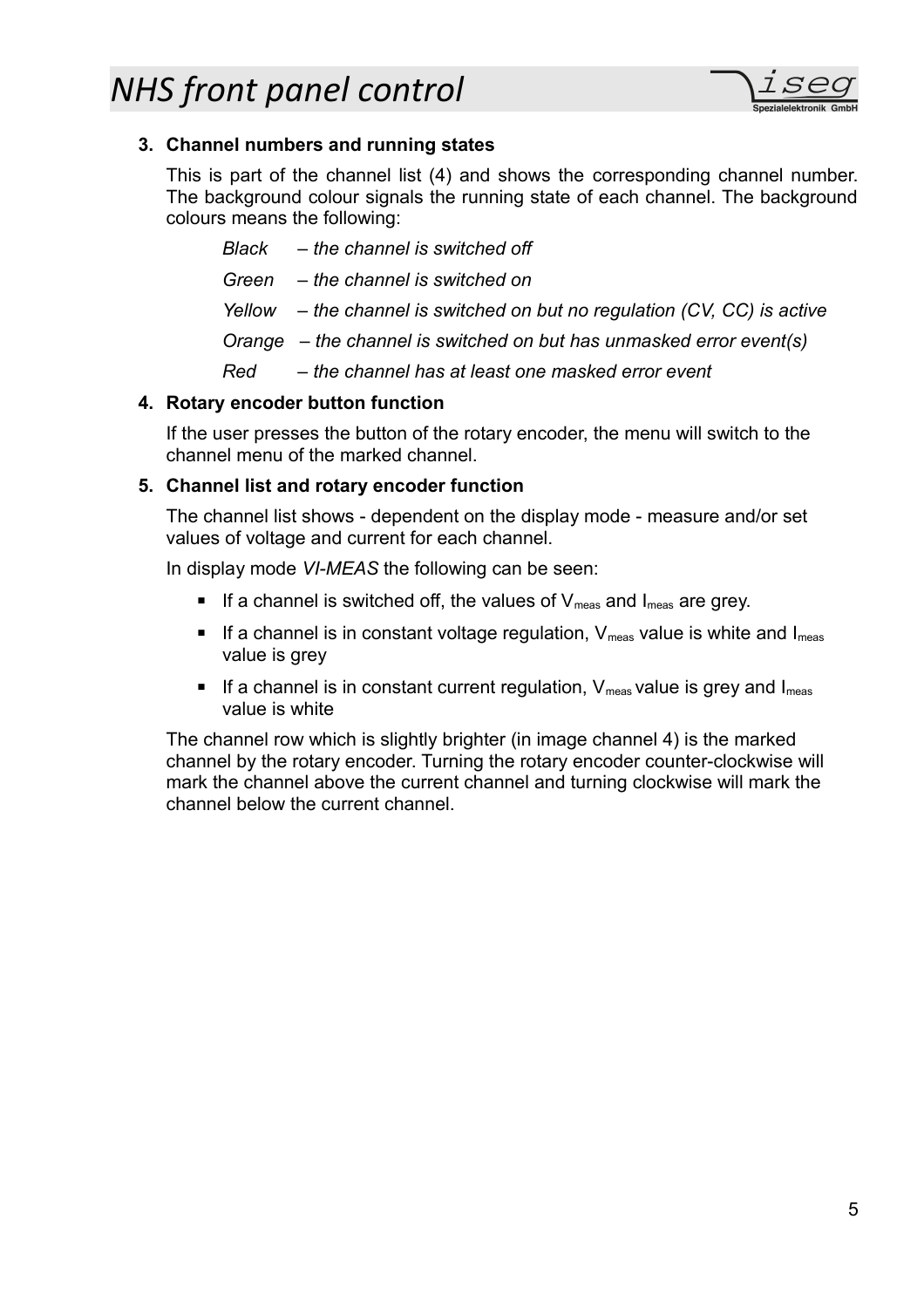

#### **2.2 Menu Screen**

By pressing the left button in Main screen, the display will switch to the Menu screen, that looks similar to the image below:

|    | back to Main screen by<br>pressing left button |                      |                 |
|----|------------------------------------------------|----------------------|-----------------|
| a  | BACK                                           |                      |                 |
|    | MENU                                           |                      |                 |
|    | DEVICE MENU                                    |                      |                 |
| y. | <b>CONTROL</b>                                 |                      |                 |
| X  | SETUP                                          |                      |                 |
| X  | HARDWARE LIMITS                                |                      | menu entry list |
| X  | SUPPLY / TEMP                                  |                      |                 |
| ÿ. | IN FO                                          |                      |                 |
|    |                                                |                      |                 |
|    |                                                | PUSH WHEEL TO SELECT |                 |

The Menu screen shows menu entries to set up behaviour and check information of the device hardware.

To enter a menu entry, the user has to mark an entry by turning rotary encoder and then pressing the rotary encoder button. The selected entry is then shown in the menu path.

back to Menu screen  $\bullet$ **BACK** } MENU > SETUP menu path MODULE SETUP ADC. COMMUNICATION subentriesDISPLAY PUSH WHEEL TO SELECT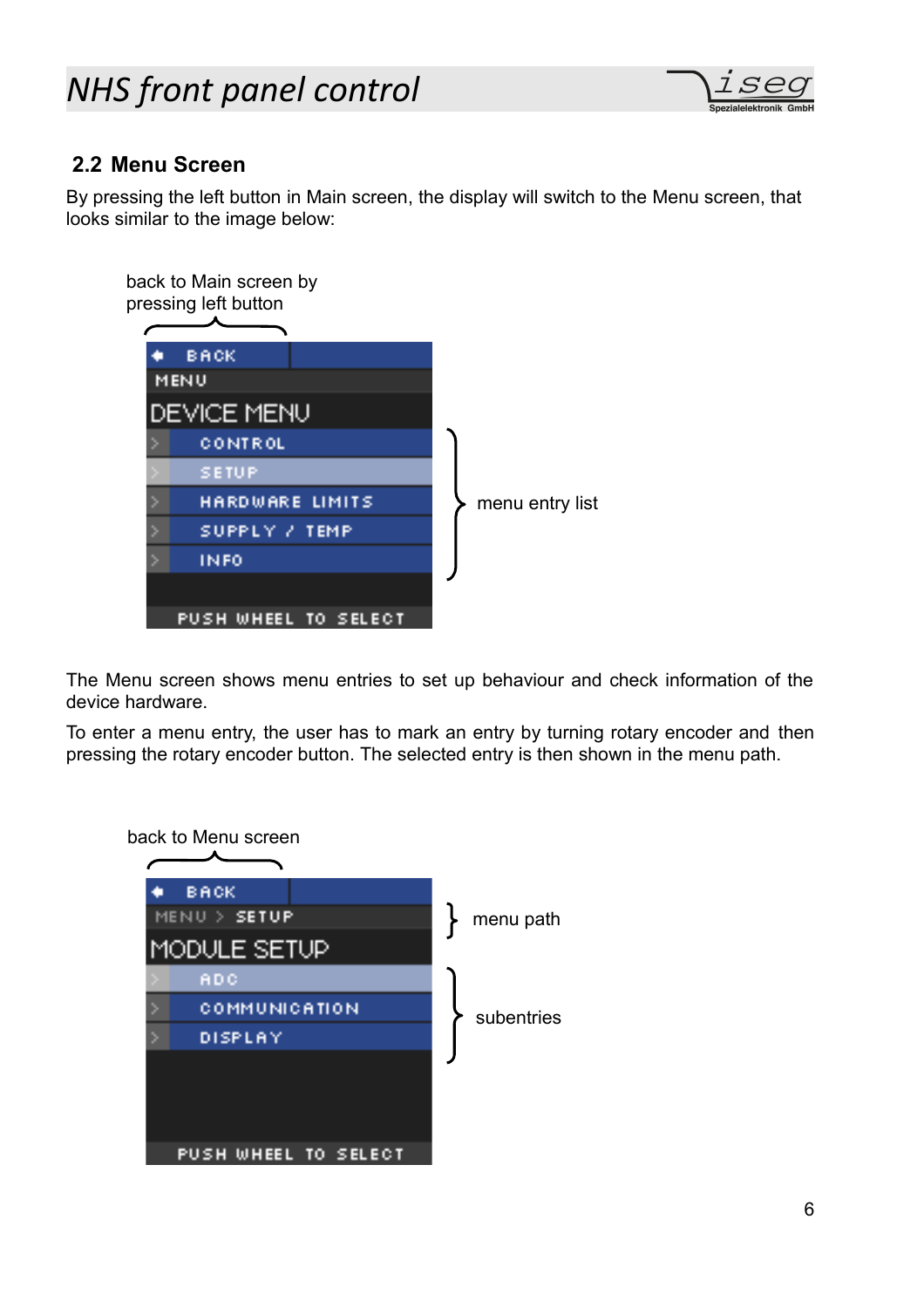

#### **2.3 Menu Structure**

Available Menu entries are:

| <b>Entry</b>                     | <b>Subentry</b>         | <b>Subentry</b>                  | <b>Content</b>                                                                                                                                     |  |  |
|----------------------------------|-------------------------|----------------------------------|----------------------------------------------------------------------------------------------------------------------------------------------------|--|--|
|                                  | <b>VOLTAGE RAMP</b>     |                                  | Set voltage ramp speed                                                                                                                             |  |  |
| <b>CONTROL</b>                   | <b>CURRENT RAMP</b>     |                                  | Set current ramp speed                                                                                                                             |  |  |
|                                  | <b>CLEAR ALL EVENTS</b> | -                                | Clear all events                                                                                                                                   |  |  |
|                                  | <b>SET KILL ENABLE</b>  |                                  | Set mode Kill Enable/Disable                                                                                                                       |  |  |
|                                  | <b>MEASUREMENT</b>      | <b>ADC</b><br><b>SAMPLERATE</b>  | Set ADC sample rate                                                                                                                                |  |  |
|                                  |                         | <b>DIGITAL FILTER</b>            | Set digital filter steps                                                                                                                           |  |  |
|                                  | <b>COMMUNICATION</b>    | <b>CAN BUS</b><br><b>BITRATE</b> | Set CAN bus bitrate                                                                                                                                |  |  |
| <b>SETUP</b>                     |                         | <b>CAN BUS</b><br><b>ADDRESS</b> | Set CAN bus ID                                                                                                                                     |  |  |
|                                  | <b>DISPLAY</b>          | <b>POWER SAVE</b>                | Set display power safe mode                                                                                                                        |  |  |
|                                  | <b>RESET SET VALUES</b> |                                  | Reset all set values                                                                                                                               |  |  |
|                                  | <b>FACTORY RESET</b>    |                                  | Reset all settings to factory<br>default                                                                                                           |  |  |
| <b>HARDWARE</b><br><b>LIMITS</b> |                         |                                  | Shows hardware limits $V_{\text{max}}$<br>and $I_{\text{max}}$ .<br>This screen is automatically<br>shown, if the hardware limits<br>were changed. |  |  |
| SUPPLY/<br><b>TEMP</b>           |                         |                                  | Shows supply voltages and<br>temperature                                                                                                           |  |  |
| <b>INFO</b>                      |                         |                                  | Shows serial number,<br>firmware name and release,<br>nominal voltage and current                                                                  |  |  |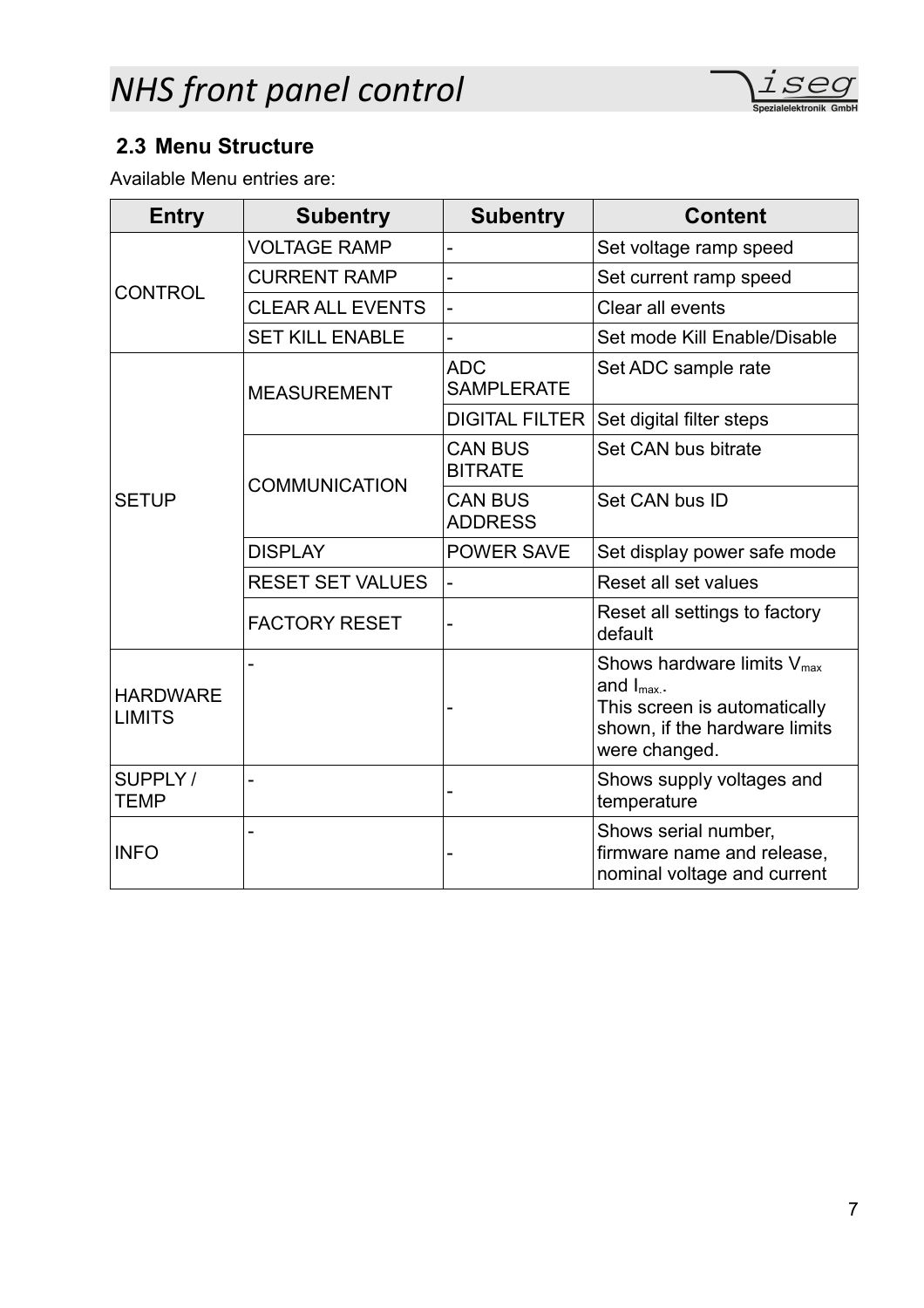

#### **2.4 Editing Menu Entries**

A Menu entry that has a fixed amount of possible values can be easily edited by turning the rotary encoder, the selected value will be shown at the bottom of display screen.

A submit and save of the selected value is done by pressing the rotary encoder button.

A reset to its default value is done by pressing the right button.



A Menu entry with a none-fixed amount of values e.g. voltage ramp speed is edited a little bit different.

The selected value is also shown at the bottom of the display but with a digit hi-lighted by a cursor. A **short press** on the rotary encoder button and the cursor will jump to the next lower digit. Turning the rotary encoder changes the selected value in the resolution of the corresponding digit.

A submit and save of the selected value is done by **pressing and holding** the rotary encoder button for more than one second.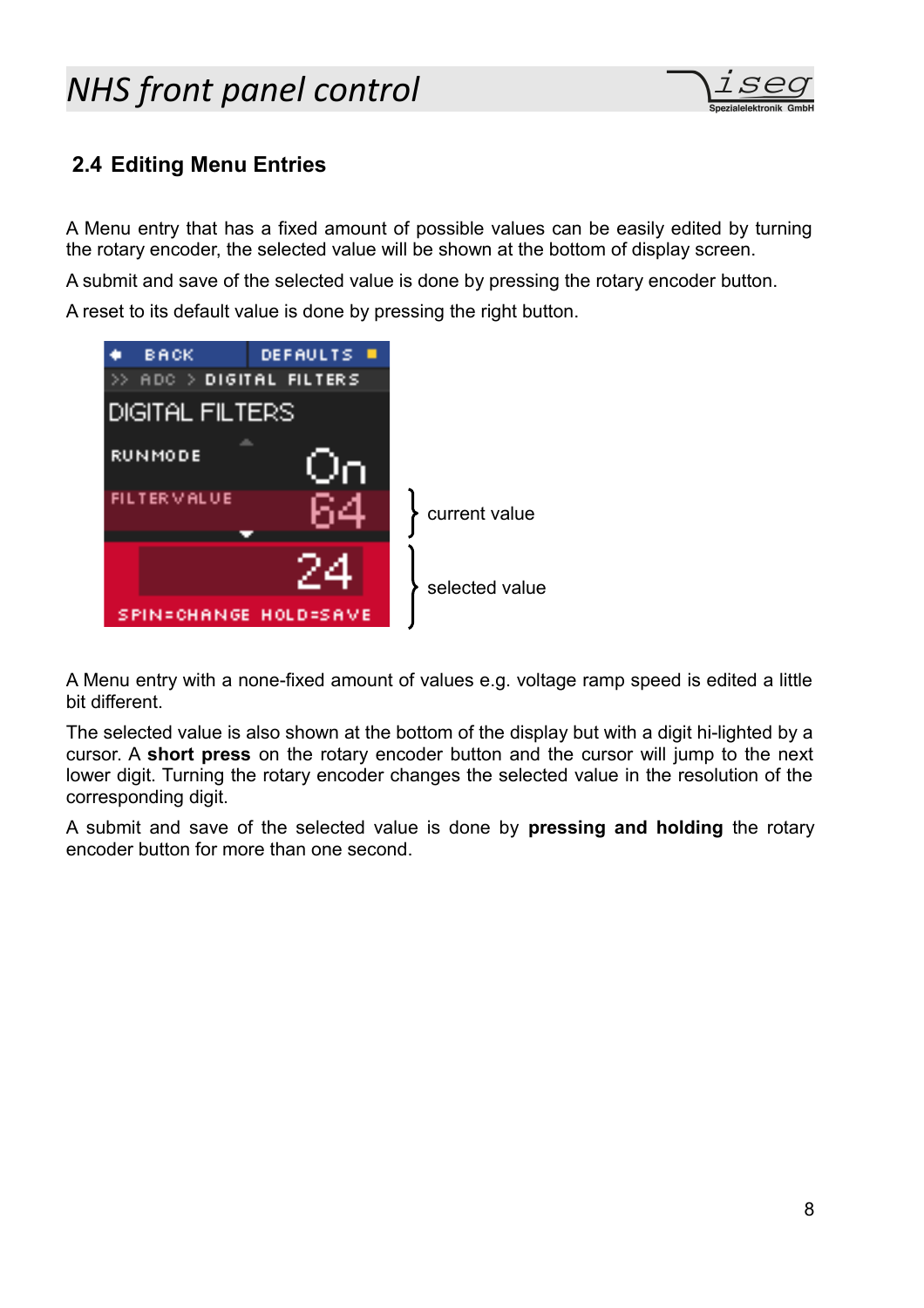

#### **2.5 Channel Details**

To change the set values of a channel or to monitor one single channel with larger digits, the Channel screen needs to be entered. This can be done in Main screen by turning the rotary encoder until the wished channel is marked and then pressing the rotary encoder button to select it. A screen similar to the following will be shown.

| back to Main screen<br>switch screen between set and<br>with left button<br>measured values with right button           |                                                                                                                                                                                                                                           |  |  |  |  |  |
|-------------------------------------------------------------------------------------------------------------------------|-------------------------------------------------------------------------------------------------------------------------------------------------------------------------------------------------------------------------------------------|--|--|--|--|--|
| DISPLAY <i>큰</i><br><b>BACK</b><br>ы<br>SET<br><u>ICHNL 3,</u><br>MC.<br>oк<br>CC.<br>- T O I<br>CHANGE<br>EM<br>SELECT | selected screen: set or measurements<br>selected channel with its running and<br>regulation state (constant voltage /<br>constant current<br>set (orange) or measured (white)<br>values of voltage and current of the<br>selected channel |  |  |  |  |  |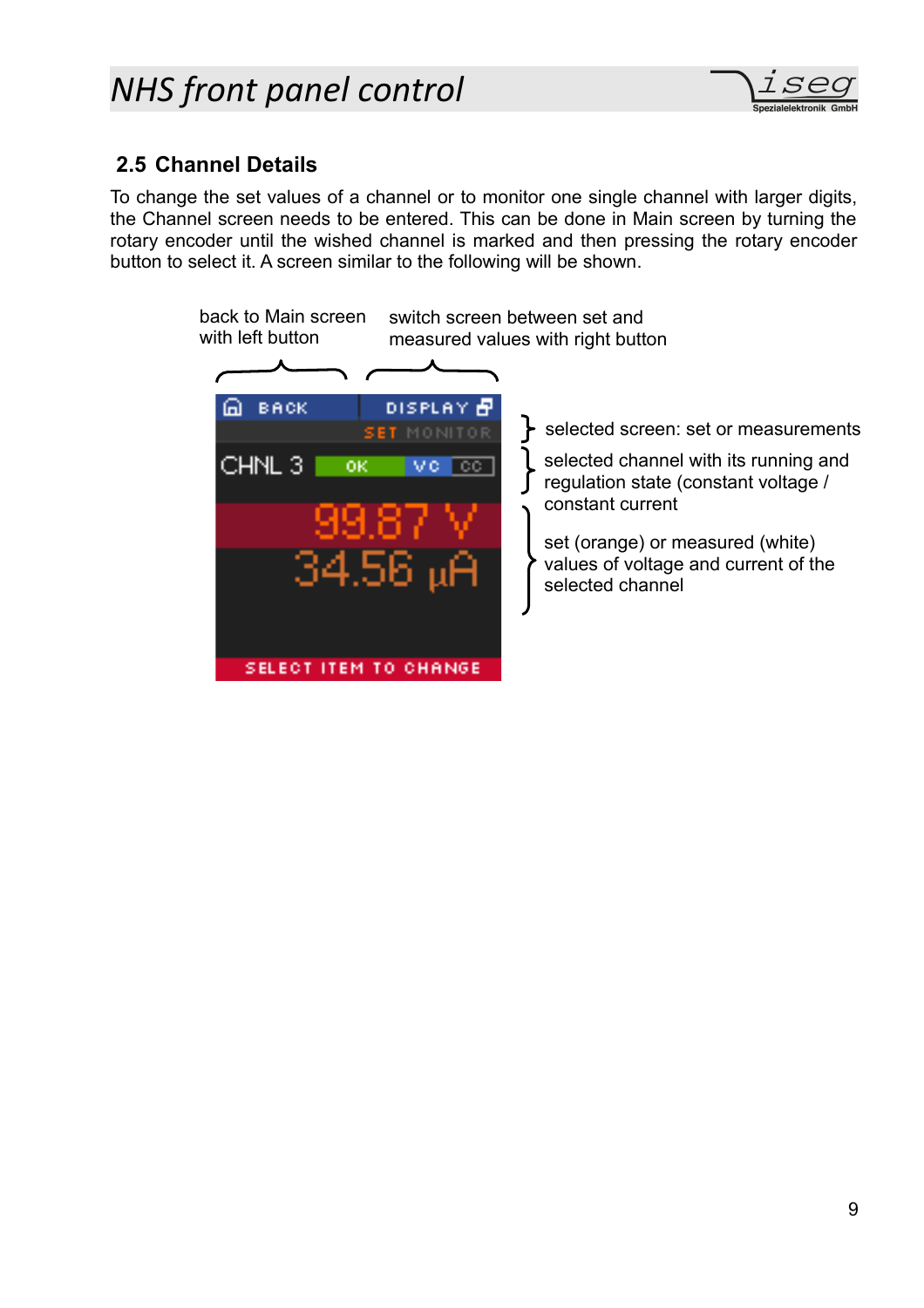

#### **2.6 Editing Channel Set Values**

In the channel screen it is possible to edit set values of the selected channel. This is done by marking current or voltage value by turning rotary encoder and applying this by pressing the rotary encoder button. An edit field beneath the shown values will be displayed.

The edit value is shown with a digit hi-lighted by a cursor. A **short press** on the rotary encoder button and the cursor will jump to the next lower digit. Turning the rotary encoder changes the selected value in the resolution of the digit.

Submit and apply of the edit value is done by **pressing and holding** the rotary encoder button for more than one second.

There are two modes of editing available: **manual** and **auto-apply**. In manual mode, the edited value is not accepted until the user applied it with pressing and holding the rotary encoder button. In auto-apply mode the edit value is immediately accepted as turning the rotary encoder.

cancel edit with left button

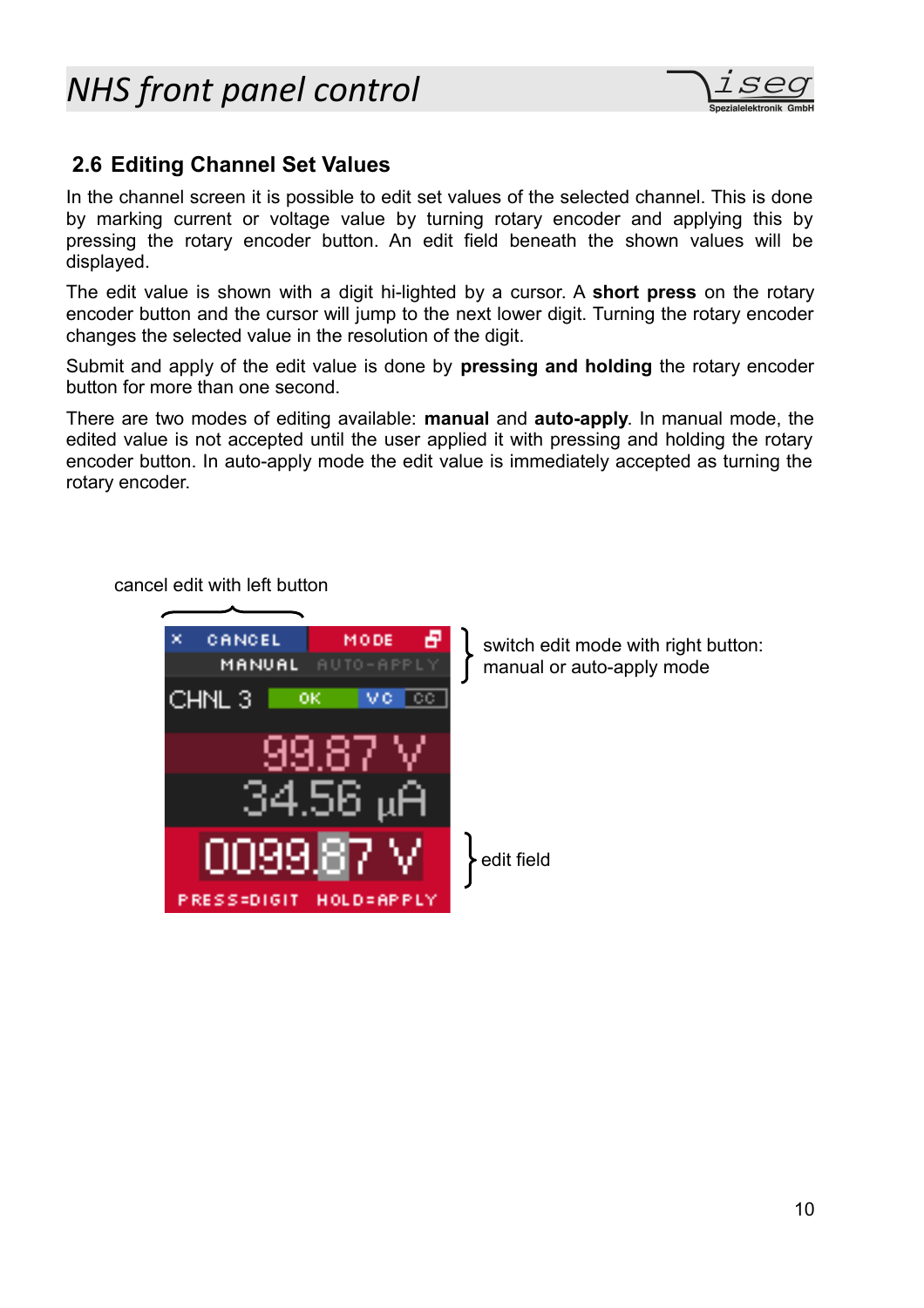

## **3 Channel Switches and LEDs**

For each channel of the NHS device there is one "On/Off" switch to turn the channel on and off and there are two LEDs ("OK" and "HV ON") to signal status of the channel.

The green LED "OK" signals the general condition of the channel and the yellow LED "HV ON" signals measured output voltage at the corresponding channel or is flashing shortly every time the user presses the corresponding "On/Off" switch.

Following behaviours are possible:

| LED "OK"        | LED "HV ON"     | Meaning                                                                    |
|-----------------|-----------------|----------------------------------------------------------------------------|
| not illuminated | not illuminated | An error event occurred, the channel cannot be<br>switched on.             |
| not illuminated | lilluminated    | An error occurred but there is still a measured voltage<br>at the channel. |
| lilluminated    | not illuminated | The channel is switched off and can be turned on.                          |
| lilluminated    | illuminated     | The channel is turned on and there is output voltage at<br>the channel.    |

## **4 Remote Control**

The NHS devices offer two remote control interfaces: USB and CAN.

With the USB connector, one NHS can be controlled with the iseg SCPI instruction set. Available control applications are iseg Terminal and iseg SCPI Control. Please consider the NHS SCPI eng.pdf document for further details.

With the CAN interface connectors, up to 64 NHS devices can be controlled on one CAN line. Therefore every device has to have a unique CAN Bus address, which can be configured in the Device Menu (see chapter 2). Please consider EDCP\_MULTI\_CHANNEL\_CAN.pdf document for further details.

## **5 Safety Loop and External Inhibit**

#### **5.1 Safety Loop**

A safety loop can be implemented via the safety loop socket (SL) on the front panel.

If the safety loop is active, then an output voltage in any channel is only present if the safety loop is closed and an external current in a range of 5 to 20 mA of any polarity is driven through the loop. The loop can be activated by removing the internal jumper. The jumper can be accessed via a ventilation slot on the bottom of the module.

If the safety loop is opened during the operation, the output voltages are shut off without ramp. Furthermore, the corresponding bits in the "ModuleStatus" and "ModuleEventStatus" registers are set (see EDCP\_MULTI\_CHANNEL\_CAN.pdf). After closing the loop again, the "ModuleEventStatus" register must be reset to turn the channels on again.